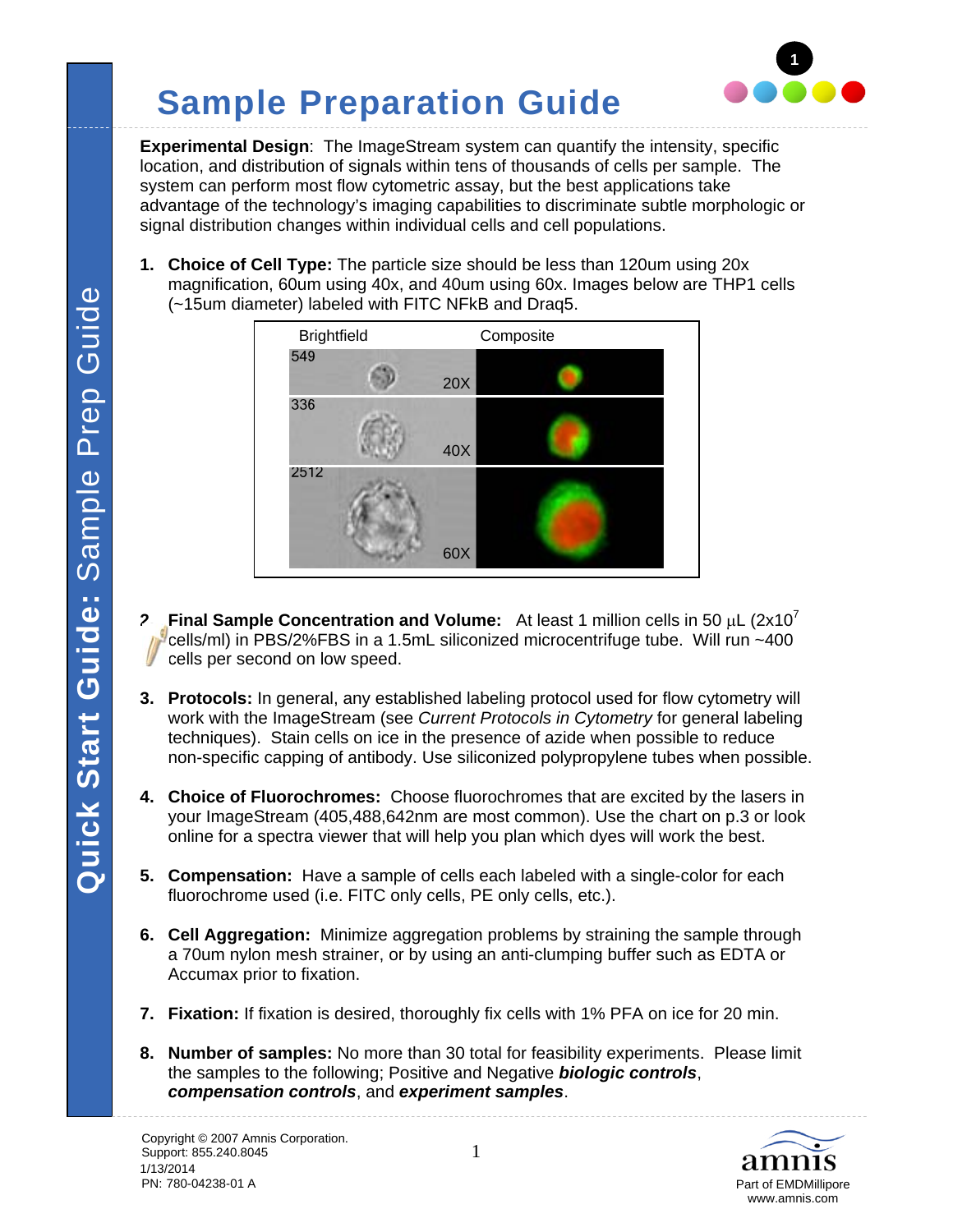

- **9. Brightness of Stain and Stain Balancing:** Quantifying the location and distribution of signals in an image is a demanding task that requires optimized labeling. Below are a few suggestions to help design the experiment:
	- Try to achieve at least a full log shift in fluorescence, as measured by FACS.
	- Use the brightest dye for the antigen with the smallest copy number.
	- The brightness of probes can be independently controlled by changing the laser power. However, data quality is enhanced when the brightness levels of all probes excited off a single laser are balanced to within a log of each other. Probe balancing avoids the saturation of bright stains when they are combined with dim stains in the same sample.

### **10. Shipping recommendations:**

- **Include the data acquisition form and data that verifies the experiment worked.**
- Samples must be fixed and non-pathogenic.
- Wrap sample tubes in Parafilm.
- Insulate by placing in 15ml conical rack with Styrofoam lid. Pack in Styrofoam lined shipping box with refrigerant packs and paper. For winter delivery, use room temperature packs to prevent freezing of sample. For summer delivery use frozen packs.
- Label outside of box 'Do Not Freeze'.
- **Email the package tracking number to your Amnis contact person.**

### **11. International Shipments**

To ship non-viable (fixed) material internationally to Amnis, a written statement for US Customs and Border Protection, Department of Homeland Security **must** accompany the shipment. *This written statement must:* 

- Be addressed to; US Customs and Border Protection, Department of Homeland Security.
- Be an original copy on institutional letterhead signed by the laboratory worker responsible for preparing the samples.
- Identify the material and name of the species from which the material was derived.
- state that the animals from which the material was derived:
	- a. have not been exposed to, or inoculated with, any livestock or poultry disease agents exotic to the United States, and
	- b. did not originate from a facility where work with exotic disease agents affecting livestock or avian species is conducted
- State that the material is non-viable
- Be placed in an envelope addressed to 'US Customs and Border Protection, Department of Homeland Security' and attached to the **outside** of the shipping box.

#### **Shipping Address:**

#### **Amnis Corporation**

645 Elliott Avenue West, Suite 100 Seattle WA 98119 Pn: (855) 240-8045 Fx: (206) 576-6895 Email : applicationsupport@amnis.com www.amnis.com